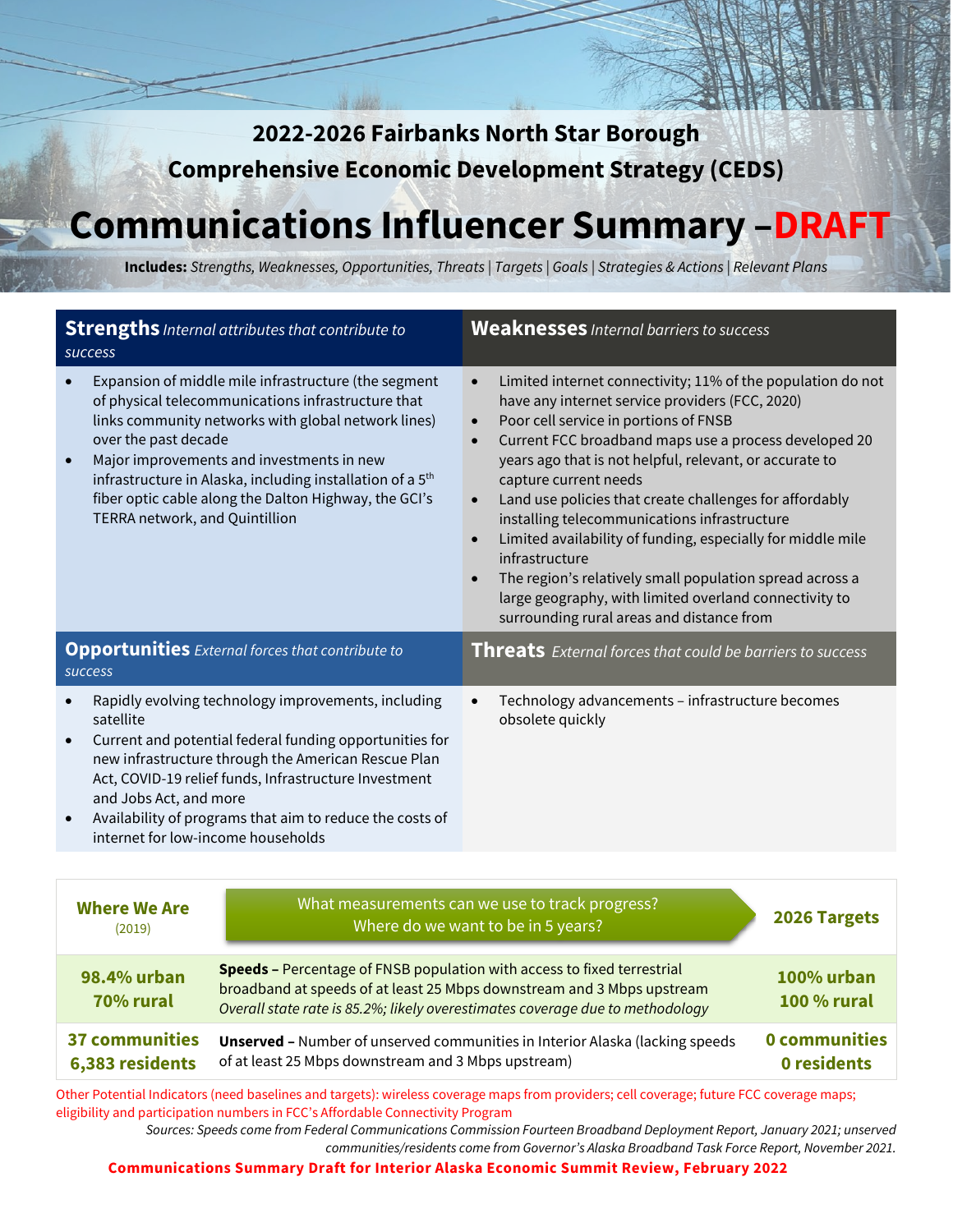#### **Communications Summary Draft for Interior Alaska Economic Summit Review, February 2022**

# **Communications Goals** *– long term improvements and changes we want to see in five years or more*



1. Residents in Interior Alaska have equitable access to affordable, reliable, quality phone and internet.



2. Public, private, and Tribal partners are working collaboratively to achieve the region's connectivity needs.

| <b>Strategies &amp; Actions</b> - the activities we will implement over the next 5 years to accomplish goals & targets<br>and who will lead them |                      |                                                                                                                                                                                                                                                                                                                                                                                                                                                                                                                                                                                                                                                                                                                                                                                                      | Lead |
|--------------------------------------------------------------------------------------------------------------------------------------------------|----------------------|------------------------------------------------------------------------------------------------------------------------------------------------------------------------------------------------------------------------------------------------------------------------------------------------------------------------------------------------------------------------------------------------------------------------------------------------------------------------------------------------------------------------------------------------------------------------------------------------------------------------------------------------------------------------------------------------------------------------------------------------------------------------------------------------------|------|
|                                                                                                                                                  |                      | 1. Collaboration - Encourage partnerships between public, private, and Tribal entities to collaborate<br>on needed infrastructure projects. (Goals 1, 2)<br>a. Support implementation of the Governor's Task Force on Broadband recommendations to<br>establish a State Office of Broadband Deployment, a State Broadband Advisory Board, and a<br>Regional Broadband Planning Committee.<br>b. Advocate for improved data and maps to ensure data-driven decision making.                                                                                                                                                                                                                                                                                                                           |      |
|                                                                                                                                                  | b.<br>$\mathsf{C}$ . | 2. Installation – Install and sustainably operate and maintain infrastructure that will better serve the<br>region with reliable phone and internet service. (Goals 1, 2)<br>a. Review land use policies to ensure they are supporting current telecommunication needs.<br>Support efforts to develop reliable and affordable power, especially in underserved rural<br>areas. See also - energy cluster recommendations.<br>Work closely with education and workforce development partners to ensure the local<br>workforce has the skills to deploy, operate, maintain, and repair broadband infrastructure.<br>See also - education and workforce development recommendations.<br>d. Advocate for streamlined state and federal permitting for broadband projects and reduced<br>permitting fees. |      |
|                                                                                                                                                  | a.                   | 3. Affordability - Ensure all residents can afford quality internet. (Goals 1, 2)<br>Better promote the Federal Communications Commission's Emergency Broadband Benefit,<br>which provides discounts on internet service for qualifying households.<br>b. Support communities with ongoing operation and maintenance funding by establishing an<br>Alaska Universal Service Fund and a Federal Grant-Matching Fund, as recommended by the<br>Governor's Task Force on Broadband.                                                                                                                                                                                                                                                                                                                     |      |

## **Other Relevant Resources**

- **Tanana Chiefs Conference Tribal Broadband Plan**. Tanana Chiefs Conference. 2021.
- Governor's Task Force on Broadband, Final Report. State of Alaska. November 2021[. View here.](https://indd.adobe.com/view/42ddcfe3-5ea9-4bcb-bd09-a71bcb63869a)
- A Blueprint for Alaska's Broadband Future. Denali Commission. December 2019. [View here.](https://www.denali.gov/updated-broadband-plan-document/)
- **A Blueprint for Alaska's Broadband Future**. State of Alaska Statewide Broadband Task Force. October 2014[. View here.](https://aedcweb.com/wp-content/uploads/2014/10/Statewide-Broadband-Task-Force-Report-FINAL.pdf)
- Joint Alaska Senate/House Resolutions in Support of Broadband. The Alaska State Legislature, 2021. Vie[w here \(](http://www.akleg.gov/basis/Bill/Text/32?Hsid=HJR019C)Senate)[, here \(](http://www.akleg.gov/basis/Bill/Text/32?Hsid=SJR013C)House).

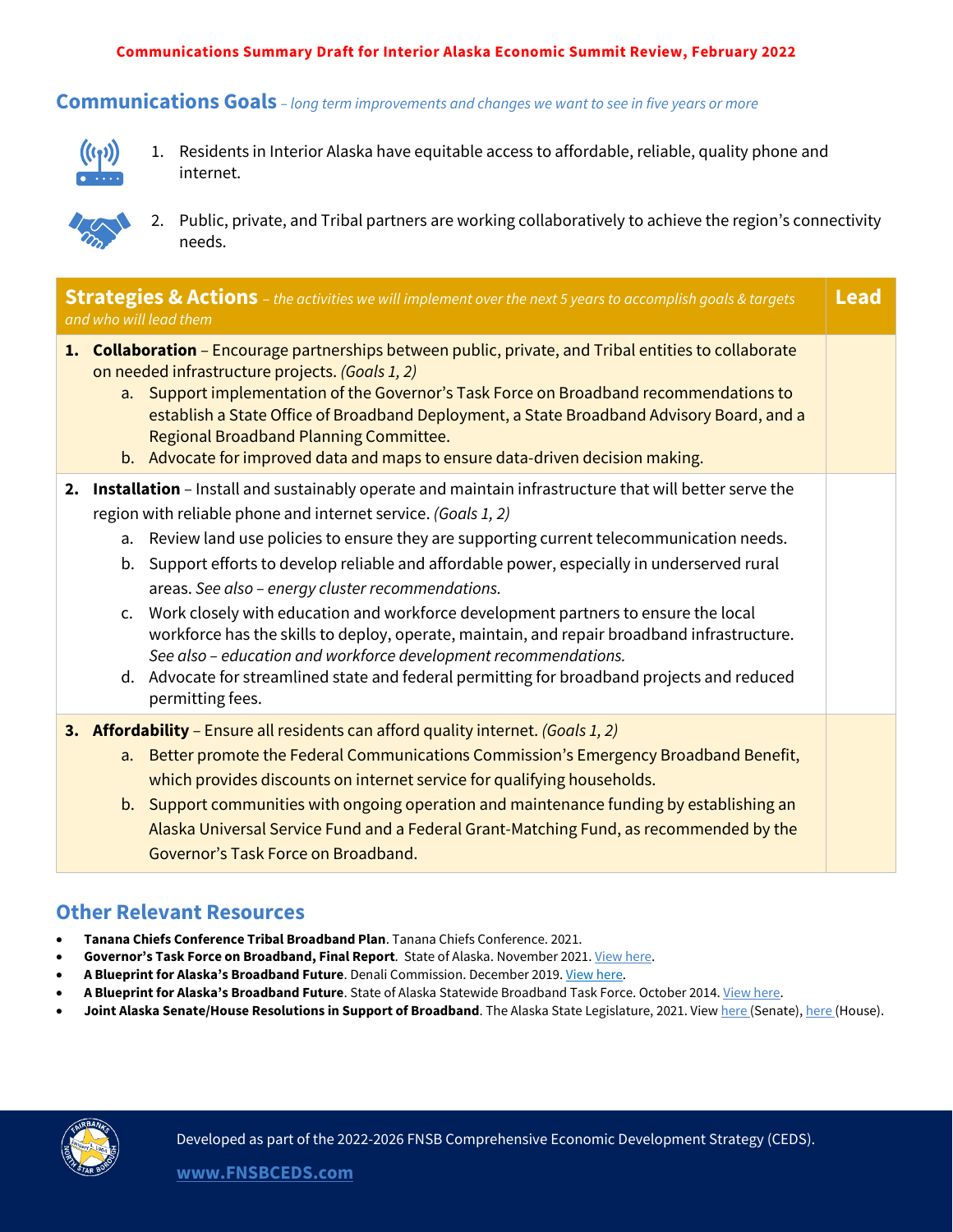# **Interior Alaska Economic Summit, February 22-23, 2022**

# **Communications Breakout: Discussion Summary (02-23-22)**

To view results from the other sessions, visi[t https://fnsbceds.com/](https://fnsbceds.com/) (results will be posted by March 11<sup>th</sup>)

This document compiles feedback and notes from the breakout session. The other tools that were used to guide the discussion include:

- An economic cluster/influencer one-pager that identified a preliminary SWOT analysis, goals, strategies, actions, and measures of success
- A worksheet identifying a proposed economic vision statement and guiding questions for each of the activities. The guiding questions have been copied into this document for reference. The feedback on the economic vision statement was compiled separately and will be released by March  $11^{th}$ .

| <b>First</b> | Last          | <b>Affiliation</b>                     | <b>Email</b>                  |
|--------------|---------------|----------------------------------------|-------------------------------|
| Ariel        | Burr          | Quintillion                            | aburr@quintillionglobal.com   |
| <b>Bryce</b> | Ward          | Mayor, Fairbanks North Star Borough    | bryce.ward@fnsb.gov           |
| Coleen       | Turner        | Tanana Valley State Fair Association   | director@tvsfa.org            |
| Gary         | Euloe         | MTA                                    | geuloe@mtasolutions.com       |
| Jenifer      | <b>Nelson</b> | <b>General Communication INC (GCI)</b> | jnelson1@gci.com              |
| Jessica      | Krier         | Alaska Works Partnership               | Jessica@alaskaworks.org       |
| John         | Sheneman      | <b>MTA</b>                             | jscheneman@mtasolutions.com   |
| Juliet       | Shepherd      | Shepherd et. al                        | julietshepherd@gmail.com      |
| Mike         | Craft         | (self)                                 | mikecraft@akwind.net          |
| Robyn        | Taylor        | James T Hutchison High School- FNSBSD  | robyn.taylor@k12northstar.org |
| Shawn        | Williams      | Pacific Dataport                       | swilliams@pacificdataport.com |
| William      | Stapp         | William B Stapp Agency                 | William.stapp@gmail.com       |

## **Participants** (alphabetical by first name, based on sign in sheet)

Facilitated by Jamie Hansen, Information Insights

RSVPs: 20 participants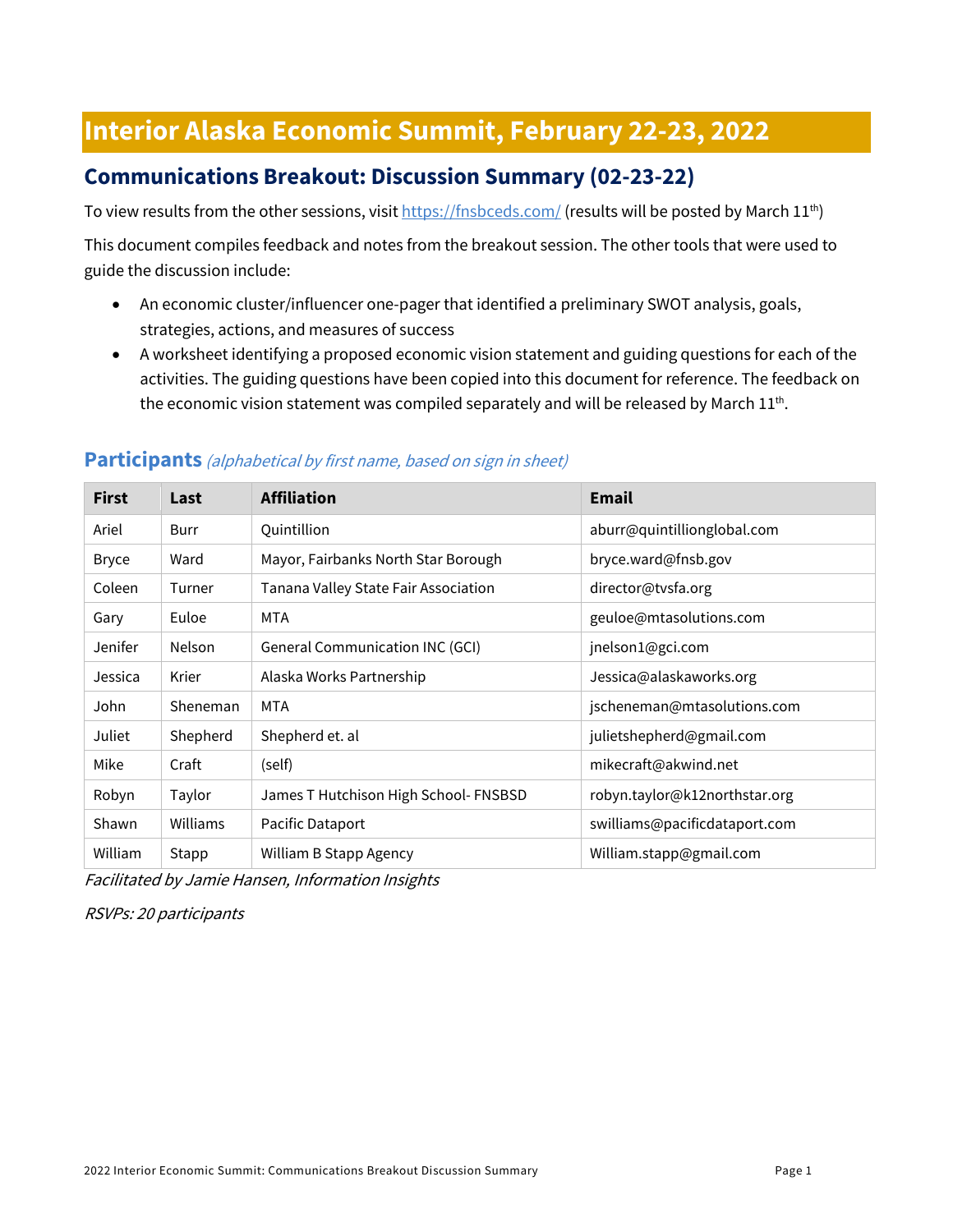# **Feedback on the Strengths, Weaknesses, Opportunities, and Threats (SWOT) Analysis**

#### **Guiding Questions:**

- 1. What did we get right?
- 2. What's missing?
- 3. What would you change?
- 

4. What's the most important item in each quadrant?

#### **Discussion Notes:**

Color Key: Blue = proposed revision **|** red = proposed deletion **|** green = proposed addition

| <b>Strengths</b>                                                                                                                                                                                                                                 | <b>Weaknesses</b>                                                                                                                                                                                                                                                                                                                                                                                                   |
|--------------------------------------------------------------------------------------------------------------------------------------------------------------------------------------------------------------------------------------------------|---------------------------------------------------------------------------------------------------------------------------------------------------------------------------------------------------------------------------------------------------------------------------------------------------------------------------------------------------------------------------------------------------------------------|
| • Add: More middle mile needed<br>• Add: Increased demand for distance learning<br>Add: Increased demand for telemedicine<br>Add: Increased demand for remote work<br>$\bullet$ Add: Fiber is built to last<br>• Add: Low Earth Orbit satellites | Add: Last mile is a huge problem<br>$\bullet$<br>Add: Need to determine service for federal funds<br>Add: Missing middle mile is a challenge<br>٠<br>Add: OPEX M&O \$<br>$\bullet$<br>Add: Need new FCC maps to know who is served<br>$\bullet$<br>Add: \$1 billion middle-mile program<br>$\bullet$<br>Add: Operations and maintenance<br>Add: Lack of 5G<br>$\bullet$<br>Add: Education and training<br>$\bullet$ |
| <b>Opportunities</b>                                                                                                                                                                                                                             | <b>Threats</b>                                                                                                                                                                                                                                                                                                                                                                                                      |
| Add: Need local skillset and expanded workforce for<br>٠<br>network                                                                                                                                                                              | Add: Federal-state coordination<br>$\bullet$                                                                                                                                                                                                                                                                                                                                                                        |

## **Goals, Strategies, Actions Discussion Questions**

#### **Guiding Questions:**

- 1. What did we get right?
- 2. What would you change?
- 3. What's missing?
- 4. Who will lead each of the strategies? What do you see as you/your organization's role?
- 5. Which of the strategies is most important for us to focus on over the next year?

## **Discussion Notes:**

- Goals
	- Refine: Provide residents in the Interior with reliable, quality voice and data
	- Refine: Partner with public, private and Tribal partners to work collaboratively to achieve the region's connectivity needs.
	- Refine: "Provide residents in Interior Alaska with equitable access to affordable, reliable, quality phone and internet."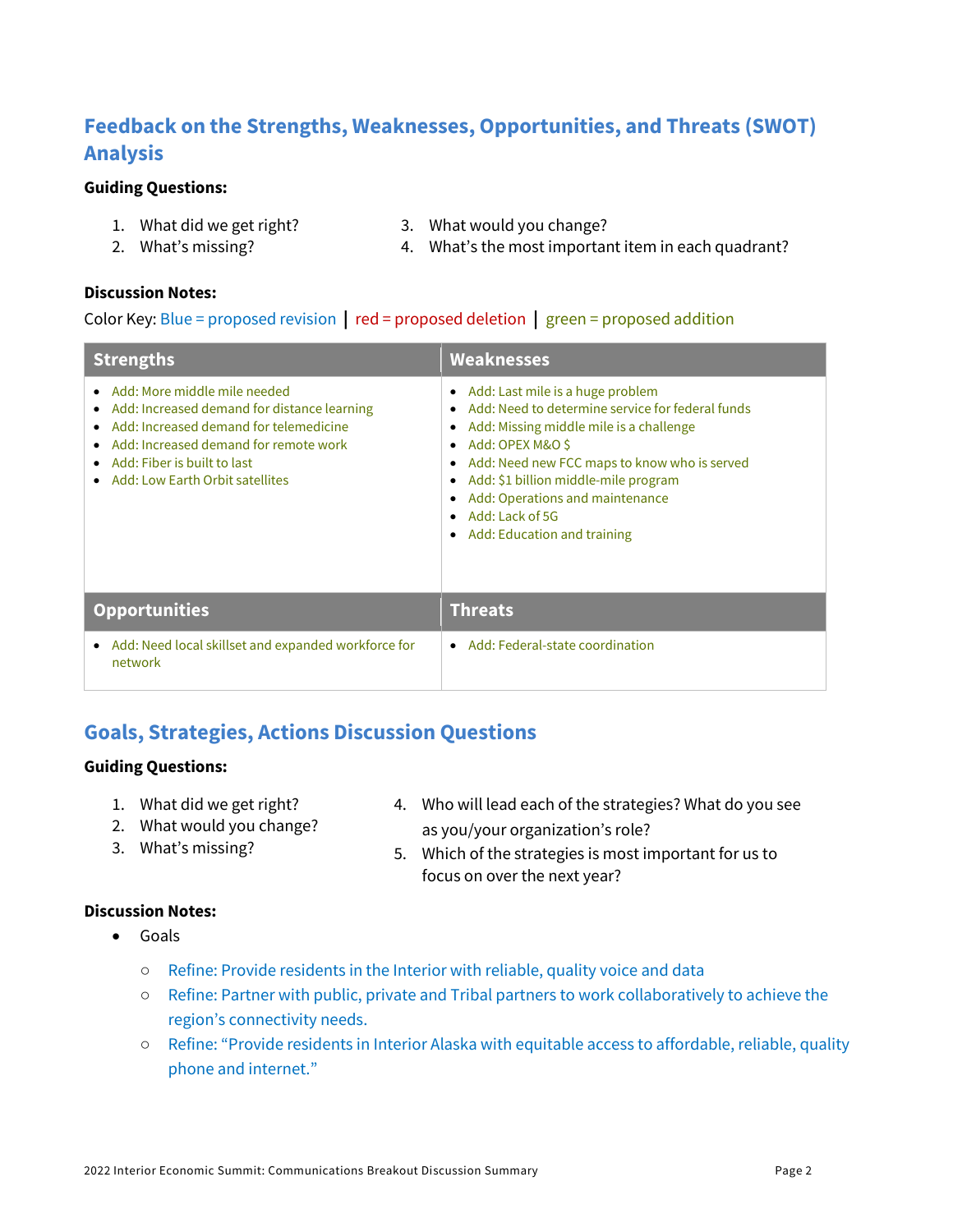- Refine: "Partner with public, private, and Tribes to work collaboratively to achieve the region's connectivity needs."
- Refine: "Provide residents in Interior Alaska equitable access to affordable, reliable, quality phone and internet services."
- ○
- Strategy 1: Collaboration
	- Add: Rewarding
	- Add: Competition
	- Add: Partnerships
	- Add: Leverage existing infrastructure
	- Add: Ensure all shareholders are part of the conversation
	- Add: Prioritize residents first
	- Add: Accountability and transparency
	- Refine: Office of Broadband is critical
	- Refine: 1B: Change "advocate for" to "require
- Strategy 2: Installation
	- Add: Create plan to address underserved communities
	- Add: Regulatory Commission of Alaska
		- AK Center for Power and Energy
		- AK Energy Authority
	- Add: AK works
		- ANSEP TECH
	- Add: Reliable voice and broadband
- Strategy 3: Affordability
	- Add: Investment in communication facilities in the FNSB
	- Add: Provide affordable, quality broadband
	- Add: Use lower-cost middle-mile tech
	- Add: Community -level access through community facilities
	- Add: action (3C): Community resources
	- Refine: Strategy revision: change to "affordability and access"
- Other (could go in other chapters)
	- Other resource: 2014 Alaska Broadband Report